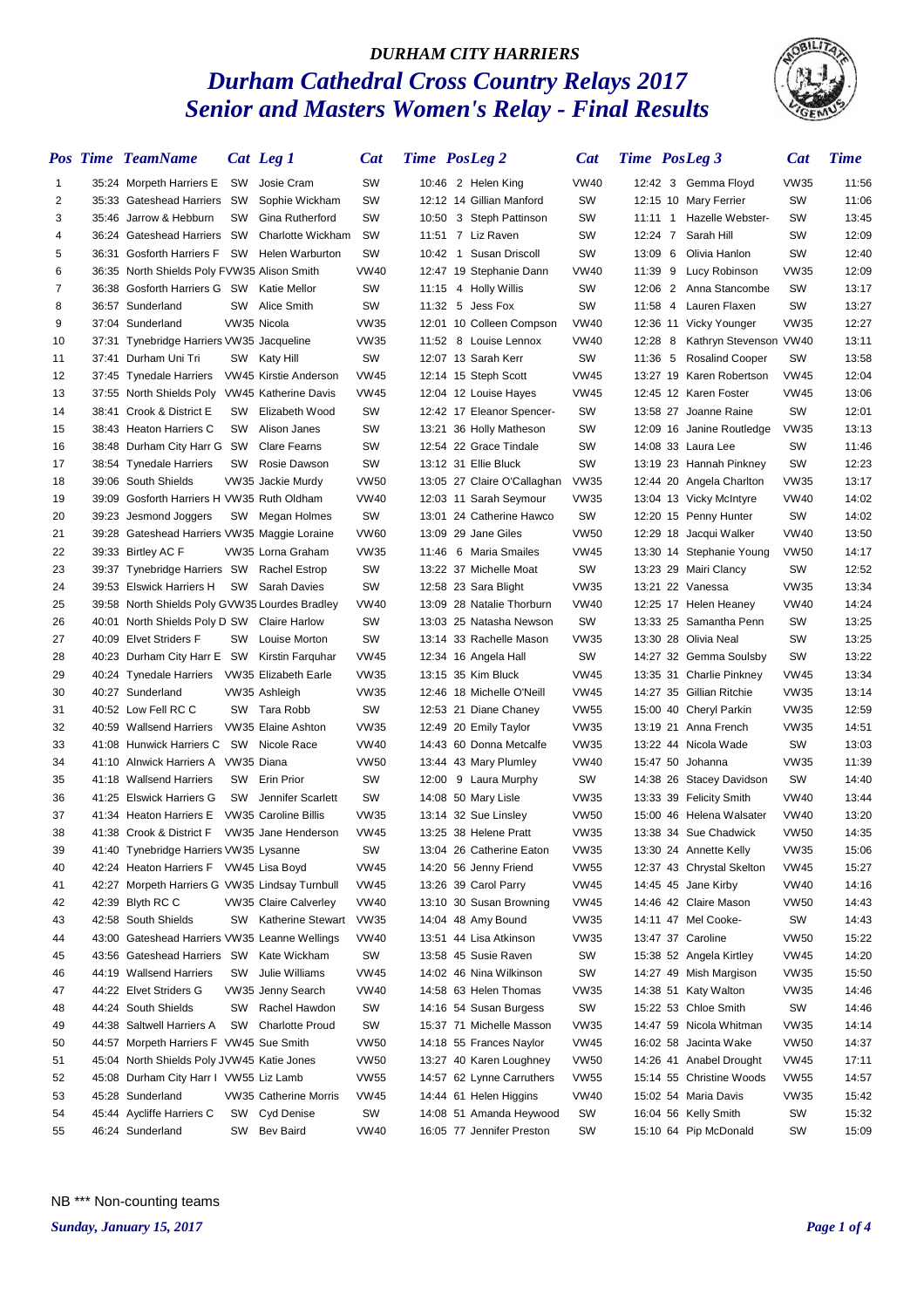|    |            | <b>Pos Time TeamName</b>                    |    | Cat Leg 1                  | Cat         |          | Time PosLeg 2                  | Cat         | <b>Time</b> PosLeg 3 |                           | Cat         | <b>Time</b> |
|----|------------|---------------------------------------------|----|----------------------------|-------------|----------|--------------------------------|-------------|----------------------|---------------------------|-------------|-------------|
| 56 |            | 46:32 Sunderland                            |    | SW Cat Purdy               | <b>SW</b>   |          | 15:03 65 Lucie Forster         | SW          |                      | 15:56 62 Claire Newton    | <b>VW40</b> | 15:33       |
| 57 |            | 46:34 Elvet Striders I                      | SW | Diane Harold               | <b>VW40</b> |          | 14:37 58 Louise Warner         | <b>SW</b>   |                      | 13:01 38 Clair Galloway   | <b>SW</b>   | 18:56       |
| 58 |            | 46:37 Tynedale Harriers F VW55 Steph White  |    |                            | <b>VW55</b> |          | 14:04 47 Lynne Marr            | <b>VW55</b> |                      | 16:12 57 Jan Oliver       | <b>VW60</b> | 16:21       |
| 59 |            | 46:39 Birtley AC G                          |    | SW Val Baxter              | <b>VW50</b> |          | 15:36 70 Claire Mumford        | <b>VW40</b> |                      | 15:52 65 Kelly Rodmell    | <b>SW</b>   | 15:11       |
| 60 |            | 46:45 Houghton Harriers                     |    | VW35 Marguerite            | <b>VW35</b> |          | 13:40 42 Gillian Tomlinson     | <b>VW45</b> |                      | 13:53 36 Janet Scott      | <b>VW40</b> | 19:12       |
| 61 |            | 47:19 Gosforth Harriers I                   |    | VW35 Sue Guy               | <b>VW50</b> |          | 16:11 79 Jenny Graham          | <b>VW40</b> |                      | 15:39 66 Sarah Gartside   | <b>VW50</b> | 15:29       |
| 62 |            | 47:24 Elvet Striders H                      |    | VW55 Jan Young             | <b>VW60</b> |          | 15:26 69 Catherine Walker      | <b>VW55</b> |                      | 17:38 73 Susan Davis      | <b>VW55</b> | 14:20       |
| 63 |            | 47:37 Sunderland                            |    | VW45 Debra James           | <b>VW45</b> |          | 15:53 74 Kim Fox               | <b>VW45</b> |                      | 15:58 67 Denise Forster   | <b>VW50</b> | 15:46       |
| 64 | 47:47      | Blackhill Bounders C SW Amanda Phillips     |    |                            | SW          |          | 14:15 53 Rebecca Kay           | <b>SW</b>   |                      | 18:05 69 Julia Young      | <b>SW</b>   | 15:27       |
| 65 |            | 47:55 Crook & District G VW35 Sharon Bridge |    |                            | <b>VW35</b> |          | 14:29 57 Joanna Wilson         | <b>VW35</b> |                      | 16:12 61 Angela Knox      | <b>VW45</b> | 17:14       |
| 66 |            | 48:19 Aurora Harriers E                     |    | <b>VW35 Lesley Garnham</b> | <b>VW35</b> |          | 15:02 64 Judith Landells       | <b>VW35</b> |                      | 15:26 60 Deborah Robinson | <b>VW35</b> | 17:51       |
| 67 |            | 48:49 Elswick Harriers I                    |    | VW35 Melissa Bateson       | <b>VW45</b> |          | 15:45 72 Joanne Lucking        | <b>VW40</b> |                      | 16:15 68 Michelle         | <b>VW45</b> | 16:49       |
| 68 |            | 48:51 North Shields Poly E SW Rosa Fojut    |    |                            | <b>SW</b>   |          | 14:40 59 Hannah Robertson      | SW          |                      | 18:10 72 Emma Payne       | <b>VW45</b> | 16:01       |
| 69 |            | 49:03 Claremont RR C                        |    | VW35 Mary Martin           | <b>VW65</b> |          | 16:06 78 Gill Milne            | <b>VW55</b> |                      | 17:30 76 Alice Vialard    | <b>VW35</b> | 15:27       |
| 70 |            | 49:21 North Shields Poly KVW55 Noreen Rees  |    |                            | <b>VW60</b> |          | 15:17 67 Kath Stewart          | <b>VW70</b> |                      | 18:20 77 Sue Potter       | <b>VW55</b> | 15:44       |
| 71 |            | 49:43 Heaton Harriers D                     | SW | Jessie                     | <b>SW</b>   |          | 13:14 34 Marni Brennan         | <b>SW</b>   |                      | 15:12 48 Janette Kilgour  | <b>VW65</b> | 21:17       |
| 72 |            | 50:03 Tynebridge Harriers SW                |    | Rachel Taylor              | <b>VW35</b> |          | 15:24 68 Louise Kelly          | <b>SW</b>   |                      | 17:21 71 Charly Blackburn | <b>SW</b>   | 17:18       |
| 73 |            | 50:47 Northern                              | SW | Jo Morrisey                | <b>VW40</b> |          | 17:33 81 Vanessa Nair          | <b>VW35</b> |                      | 16:53 78 Kyla Edwards     | SW          | 16:21       |
| 74 |            | 52:03 Ponteland Runners VW35 Heidi Finley   |    |                            | <b>VW35</b> |          | 15:07 66 Tina Kelly            | <b>VW40</b> |                      | 18:13 75 Vivien Ferrier   | <b>VW60</b> | 18:43       |
| 75 |            | 54:37 Derwentside AC B                      | SW | Claire Wilkie              | <b>VW35</b> |          | 15:47 73 Jennifer Long         | <b>SW</b>   |                      | 17:18 74 Tanya Marshall   | <b>VW35</b> | 21:32       |
| 76 |            | 56:00 Sunderland                            | SW | Claire Cameron             | SW          |          | 16:44 80 Mandy Roche           | <b>VW45</b> |                      | 19:08 81 Michelle Marlee  | <b>VW45</b> | 20:08       |
| 77 |            | 56:52 Durham City Harr F VW35 Sarah Cook    |    |                            | <b>VW40</b> |          | 14:05 49 Lindsey Brooks        | <b>VW45</b> |                      | 21:17 79 Lisa Spriggs     | <b>VW35</b> | 21:30       |
| 78 |            | 57:42 Hunwick Harriers D                    | SW | Katie Butler               | SW          |          | 15:55 75 Mel Race              | <b>VW50</b> |                      | 19:28 80 Karen Dixon      | <b>VW50</b> | 22:19       |
|    | Incomplete | Durham City Harr H                          |    | SW Sam Newington           | <b>VW40</b> |          | 13:32 41 Katherine O'Mahony SW |             | 13:17 30             |                           |             |             |
|    | Incomplete | Hunwick Harriers E VW55 Wendy Brown         |    |                            | <b>VW55</b> | 20:24 82 |                                |             |                      |                           |             |             |
|    | Incomplete | North Shields Poly HVW35 Angela Crawford    |    |                            | <b>VW40</b> |          | 15:56 76 Kerry Swindon         | <b>VW40</b> | 16:27 70             |                           |             |             |
|    | Incomplete | South Shields                               |    | VW35 Kim Lancaster         | <b>VW35</b> |          | 14:09 52 Ann Nagouse           | <b>VW50</b> | 17:03 63             |                           |             |             |

## *10 Fastest Legs SW*

|                | <b>Runner Name</b>     | <b>Leg Time and Leg</b> |     |   | <b>Team Name</b>             | <b>Team</b> C |  |  |
|----------------|------------------------|-------------------------|-----|---|------------------------------|---------------|--|--|
| $\mathbf{1}$   | <b>Helen Warburton</b> | 10:42                   | Leg | 1 | <b>Gosforth Harriers F</b>   | <b>SW</b>     |  |  |
| $\overline{2}$ | Josie Cram             | 10:46                   | Leg | 1 | Morpeth Harriers E           | <b>SW</b>     |  |  |
| 3              | Gina Rutherford        | 10:50                   | Leg | 1 | Jarrow & Hebburn B           | <b>SW</b>     |  |  |
| 4              | <b>Mary Ferrier</b>    | 11:06                   | Leg | 3 | <b>Gateshead Harriers</b>    | <b>SW</b>     |  |  |
| 5              | <b>Steph Pattinson</b> | 11:11                   | Leg | 2 | Jarrow & Hebburn B           | <b>SW</b>     |  |  |
| 6              | Katie Mellor           | 11:15                   | Leg | 1 | <b>Gosforth Harriers G</b>   | <b>SW</b>     |  |  |
| $\overline{7}$ | Alice Smith            | 11:32                   | Leg | 1 | <b>Sunderland Harriers N</b> | <b>SW</b>     |  |  |
| 8              | Sarah Kerr             | 11:36                   | Leg | 2 | Durham Uni Tri Club A        | <b>SW</b>     |  |  |
| 9              | Laura Lee              | 11:46                   | Leg | 3 | Durham City Harr G           | <b>SW</b>     |  |  |
| 10             | Charlotte Wickham      | 11:51                   | Leg | 1 | Gateshead Harriers           | <b>SW</b>     |  |  |
|                |                        |                         |     |   |                              |               |  |  |

#### *Team Name Team Cat*

| <b>Gosforth Harriers F</b> | SW        |
|----------------------------|-----------|
| Morpeth Harriers E         | SW        |
| Jarrow & Hebburn B         | SW        |
| <b>Gateshead Harriers</b>  | <b>SW</b> |
| Jarrow & Hebburn B         | <b>SW</b> |
| <b>Gosforth Harriers G</b> | <b>SW</b> |
| Sunderland Harriers N      | SW        |
| Durham Uni Tri Club A      | <b>SW</b> |
| Durham City Harr G         | <b>SW</b> |
| Gateshead Harriers         | SW.       |

## *10 Fastest Legs VW35*

|    | <b>Runner Name</b>      | <b>Leg Time and Leg</b> |     |   | <b>Team Name</b>              | <b>Team Cat</b> |  |
|----|-------------------------|-------------------------|-----|---|-------------------------------|-----------------|--|
| 1. | Johanna Gascoigne-Owens | 11:39                   | Leg | 3 | <b>Alnwick Harriers A</b>     | VW35            |  |
| 2  | Lorna Graham            | 11:46                   | Leg | 1 | <b>Birtley AC F</b>           | <b>VW35</b>     |  |
| 3  | Jacqueline Etherington  | 11:52                   | Leg | 1 | Tynebridge Harriers C         | <b>VW35</b>     |  |
| 4  | Gemma Floyd             | 11:56                   | Leg | 3 | Morpeth Harriers E            | <b>SW</b>       |  |
| 5  | Nicola Woodward         | 12:01                   | Leg | 1 | <b>Sunderland Harriers</b>    | <b>VW35</b>     |  |
| 65 | Lucy Robinson           | 12:09                   | Leg | 3 | North Shields Poly F          | <b>VW35</b>     |  |
| 7  | Vicky Younger           | 12:27                   | Leg | 3 | <b>Sunderland Harriers</b>    | <b>VW35</b>     |  |
| 8  | Claire O'Callaghan      | 12:44                   | Leg | 2 | South Shields                 | <b>VW35</b>     |  |
| 9  | <b>Ashleigh Bennett</b> | 12:46                   | Leg | 1 | <b>Sunderland Strollers F</b> | <b>VW35</b>     |  |
| 10 | Elaine Ashton           | 12:49                   | Leg |   | <b>Wallsend Harriers E</b>    | <b>VW35</b>     |  |

NB \*\*\* Non-counting teams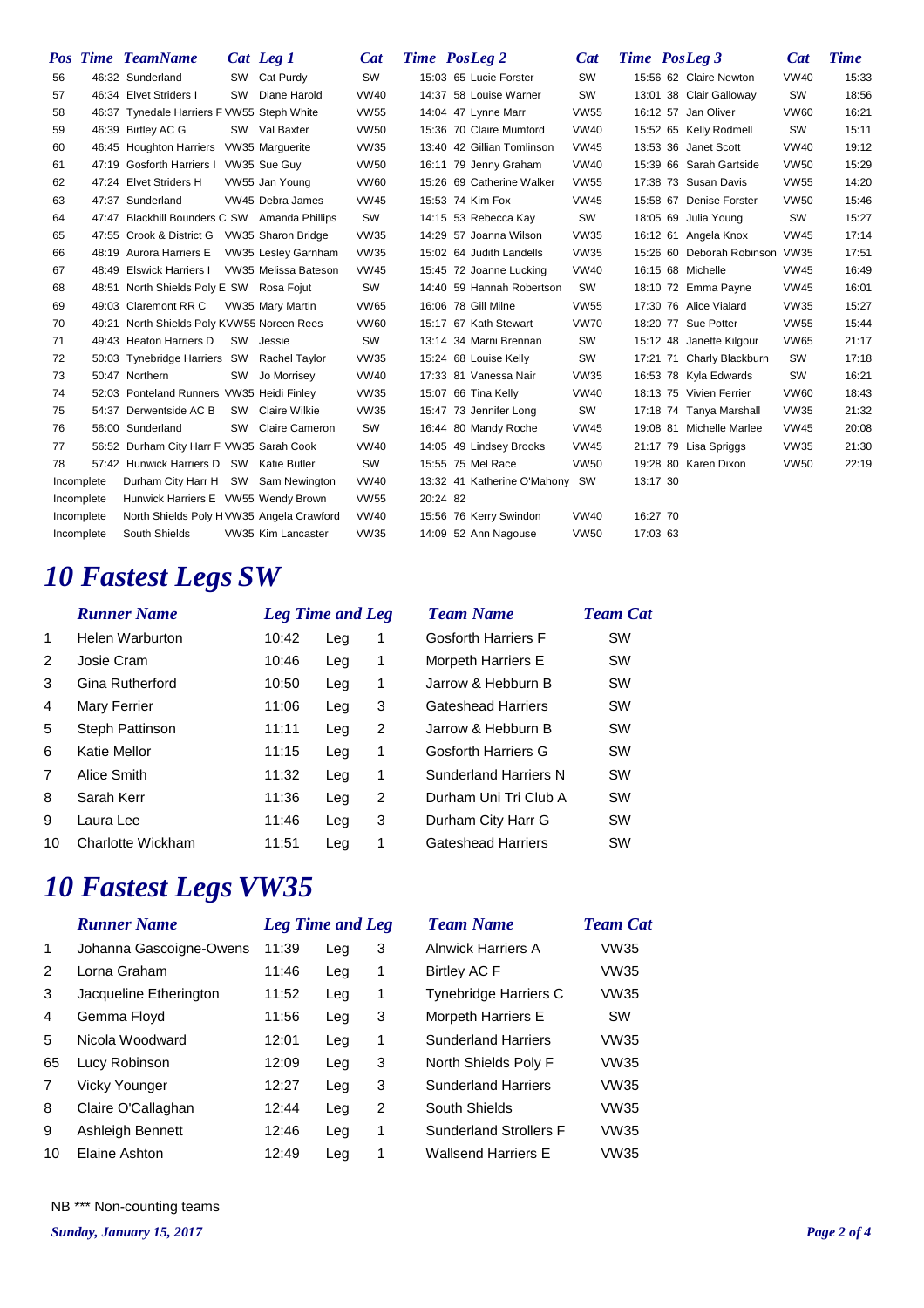# *10 Fastest Legs VW40*

|                | <b>Runner Name</b>      | <b>Leg Time and Leg</b> |     |   | <b>Team Name</b>             | <b>Team Cat</b> |  |
|----------------|-------------------------|-------------------------|-----|---|------------------------------|-----------------|--|
| $\mathbf 1$    | Stephanie Dann          | 11:39                   | Leg | 2 | North Shields Poly F         | <b>VW35</b>     |  |
| 2              | Ruth Oldham             | 12:03                   | Leg | 1 | Gosforth Harriers H          | <b>VW35</b>     |  |
| 3              | Natalie Thorburn        | 12:25                   | Leg | 2 | North Shields Poly G         | <b>VW35</b>     |  |
| 4              | Louise Lennox           | 12:28                   | Leg | 2 | <b>Tynebridge Harriers C</b> | <b>VW35</b>     |  |
| 5              | Colleen Compson         | 12:36                   | Leg | 2 | <b>Sunderland Harriers</b>   | <b>VW35</b>     |  |
| 6              | Helen King              | 12:42                   | Leg | 2 | Morpeth Harriers E           | <b>SW</b>       |  |
| $\overline{7}$ | Alison Smith            | 12:47                   | Leg | 1 | North Shields Poly F         | <b>VW35</b>     |  |
| 8              | Lourdes Bradley         | 13:09                   | Leg | 1 | North Shields Poly G         | <b>VW35</b>     |  |
| 9              | <b>Claire Calverley</b> | 13:10                   | Leg | 1 | <b>Blyth RC C</b>            | <b>VW35</b>     |  |
| 10             | Kathryn Stevenson       | 13:11                   | Leg | 3 | <b>Tynebridge Harriers C</b> | <b>VW35</b>     |  |
|                |                         |                         |     |   |                              |                 |  |

## *10 Fastest Legs VW45*

|       | <b>Runner Name</b>     | <b>Leg Time and Leg</b> |     |   | <b>Team Name</b>           | <b>Team Cat</b> |
|-------|------------------------|-------------------------|-----|---|----------------------------|-----------------|
| $1 =$ | Karen Robertson        | 12:04                   | Leg | 3 | <b>Tynedale Harriers E</b> | <b>VW45</b>     |
| $1 =$ | <b>Katherine Davis</b> | 12:04                   | Leg | 1 | North Shields Poly I       | <b>VW45</b>     |
| 3     | Kirstie Anderson       | 12:14                   | Leg | 1 | <b>Tynedale Harriers E</b> | <b>VW45</b>     |
| 4     | Kirstin Farguhar       | 12:34                   | Leg | 1 | Durham City Harr E         | <b>SW</b>       |
| 5     | Louise Hayes           | 12:45                   | Leg | 2 | North Shields Poly I       | <b>VW45</b>     |
| 6     | Karen Foster           | 13:06                   | Leg | 3 | North Shields Poly I       | <b>VW45</b>     |
| 7     | Jane Henderson         | 13:25                   | Leg | 1 | Crook & District F         | <b>VW35</b>     |
| 8     | Lindsay Turnbull       | 13:26                   | Leg | 1 | Morpeth Harriers G         | <b>VW35</b>     |
| 9     | <b>Steph Scott</b>     | 13:27                   | Leg | 2 | <b>Tynedale Harriers E</b> | <b>VW45</b>     |
| 10    | Maria Smailes          | 13:30                   | Leg | 2 | Birtley AC F               | <b>VW35</b>     |
|       |                        |                         |     |   |                            |                 |

## *10 Fastest Legs VW50*

|                | <b>Runner Name</b> |       | <b>Leg Time and Leg</b> |   | <b>Team Name</b>          | <b>Team Cat</b> |
|----------------|--------------------|-------|-------------------------|---|---------------------------|-----------------|
| 1              | Jane Giles         | 12:29 | Leg                     | 2 | <b>Gateshead Harriers</b> | <b>VW35</b>     |
| 2              | Jackie Murdy       | 13:05 | Leg                     | 1 | South Shields             | VW35            |
| 3              | Katie Jones        | 13:27 | Leg                     | 1 | North Shields Poly J      | <b>VW45</b>     |
| 4              | Diana Weighman     | 13:44 | Leg                     | 1 | <b>Alnwick Harriers A</b> | <b>VW35</b>     |
| 5              | Stephanie Young    | 14:17 | Leg                     | 3 | Birtley AC F              | <b>VW35</b>     |
| 6              | Sue Smith          | 14:18 | Leg                     | 1 | <b>Morpeth Harriers F</b> | <b>VW45</b>     |
| $\overline{7}$ | Karen Loughney     | 14:26 | Leg                     | 2 | North Shields Poly J      | <b>VW45</b>     |
| 8              | Sue Chadwick       | 14:35 | Leg                     | 3 | Crook & District F        | <b>VW35</b>     |
| 9              | Jacinta Wake       | 14:37 | Leg                     | 3 | <b>Morpeth Harriers F</b> | <b>VW45</b>     |
| 10             | Claire Mason       | 14:43 | Leg                     | 3 | <b>Blyth RC C</b>         | <b>VW35</b>     |
|                |                    |       |                         |   |                           |                 |